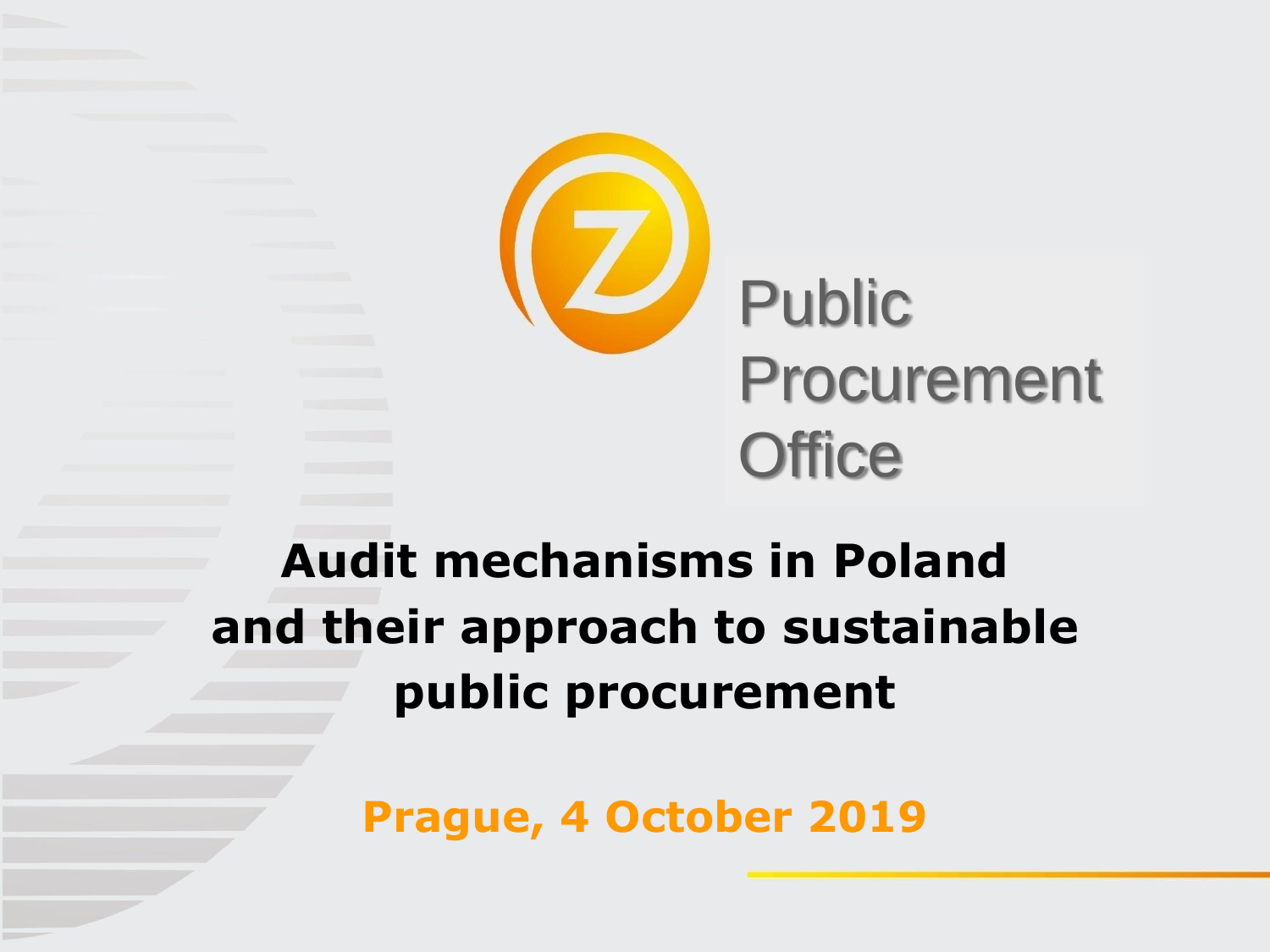## **Institutional framework**

Decentralised system

- **1. Minister of Entrepreneurship and Technology**
- **2. PPO President**  central government body competent for public procurement matters
- **3. National Appeals Chamber and district courts**
- 4. Supreme Audit Office
- 5. Regional Accounting Chambers
- 6. Institutions that are part of the EU funds management system
- 7. Office of Competition and Consumer Protection
- 8. Central Anticorruption Bureau

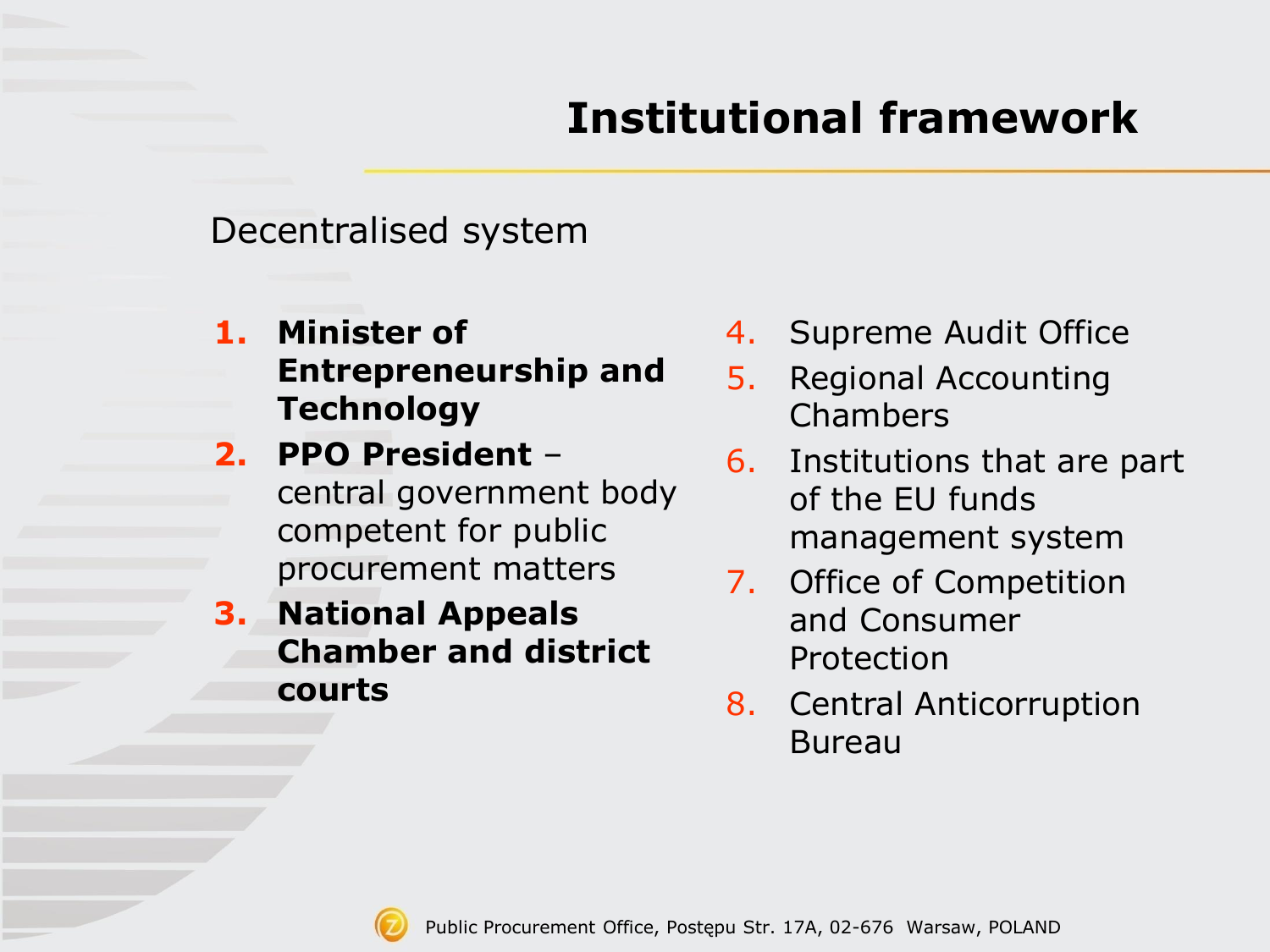## **PPO President competences**

- **Legislation**: preparation of drafts of normative acts on public contracts;
- **Formation of the uniform application of the public procurement rules:** issuing legal opinions, preparation and dissemination of exemplary standard forms of public procurement contracts, rules of procedures and other documents used when awarding public contracts;
- **Dissemination of information on public procurement:**  Public Procurement Bulletin – publicator of notices for contracts below EU thresholds;
- **Control:** conducting controls of the contract award process within the scope stipulated in PPL;
- **Education:** preparation of training programmes, organizing and encouraging trainings in the field of public procurement;
- **Analysis**: gathering and analysis of data, preparation of the annual report on the functioning of public procurement system;
- **International cooperation** on issues relating to public contracts.

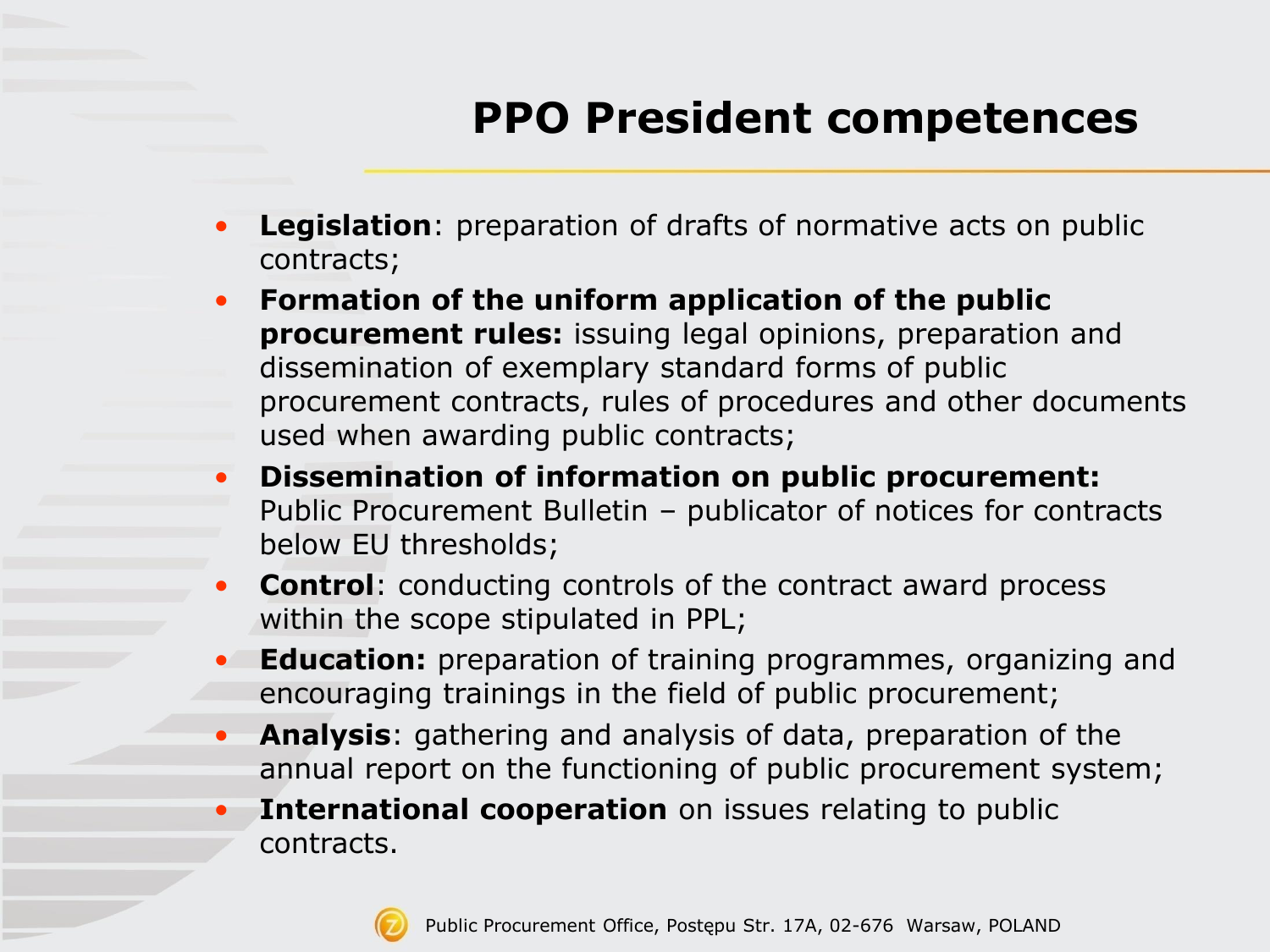### **Control conducted by the PPO President**

- The PPO President controls:
	- **legality** of contract award procedures, i.e. a conformity of public procurement procedures with provisions of PPL
	- from the commencement of contract award procedure to the conclusion of a contract (modifications of contracts as well)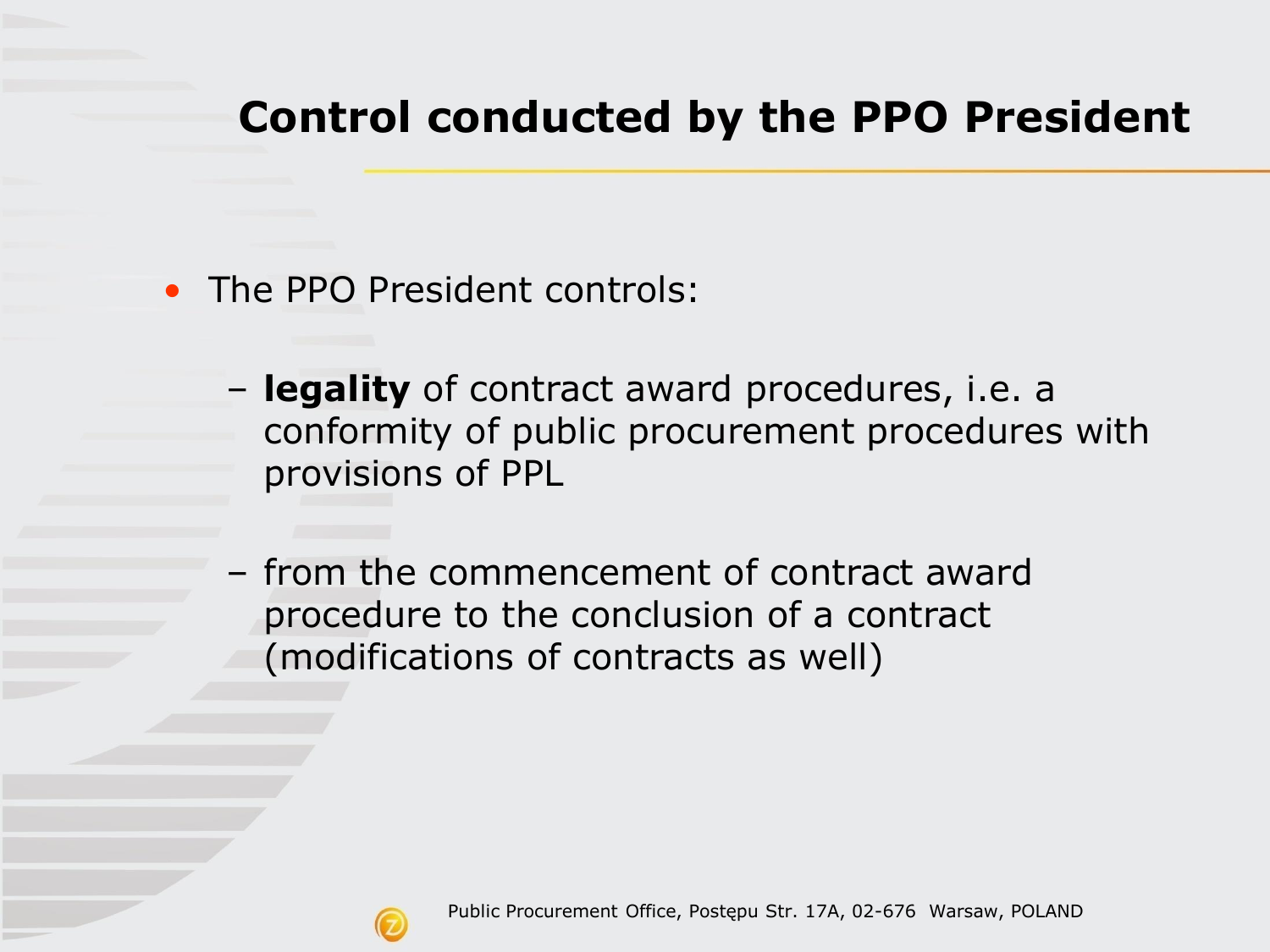### **Types of control**



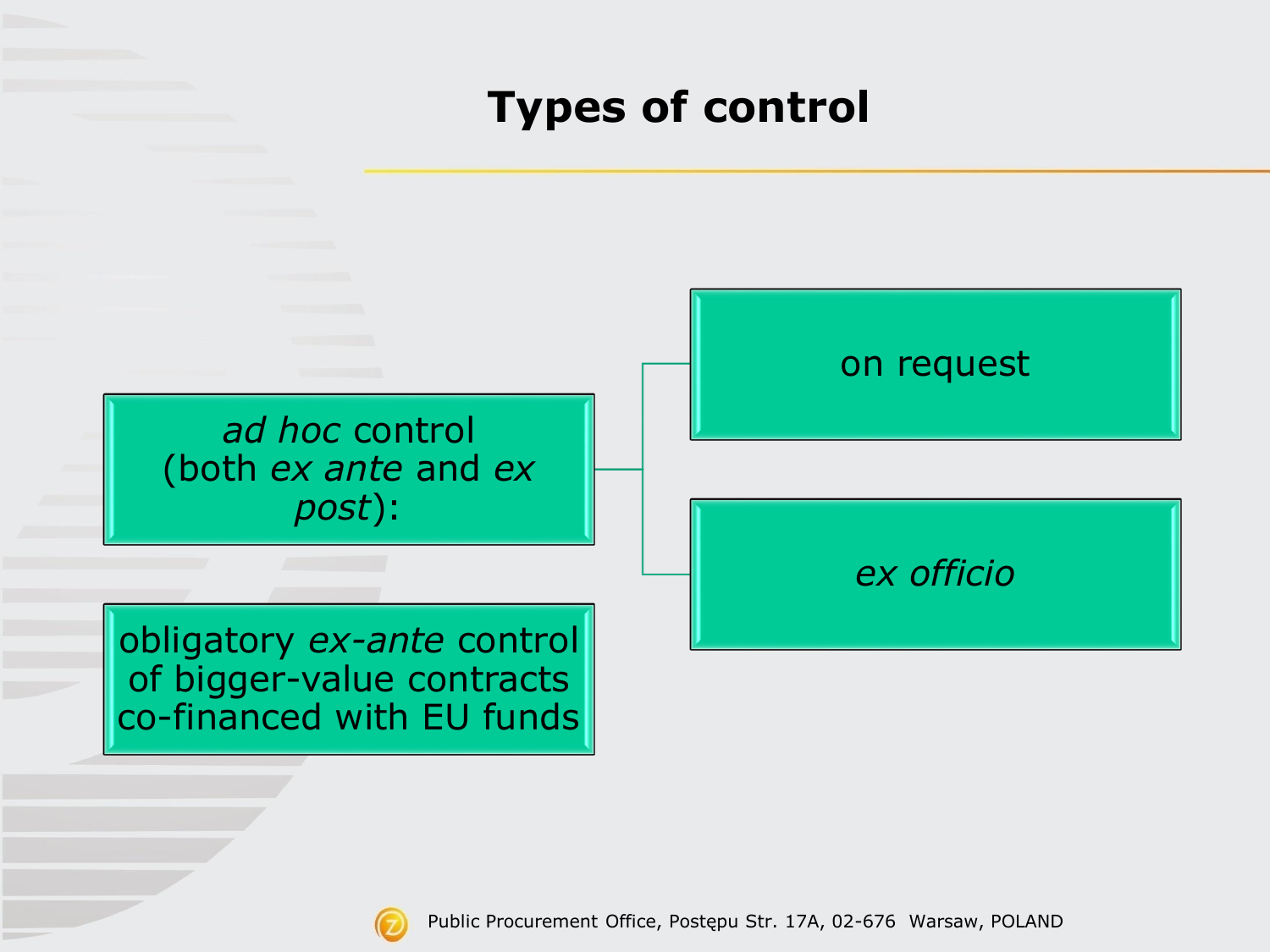- Where **reasoned presumption** that in course of the contract award procedure a breach of the provisions of the PPL appeared, which might have influenced the outcome
- May be preceded by an **inquiry proceeding**
- Non-mandatory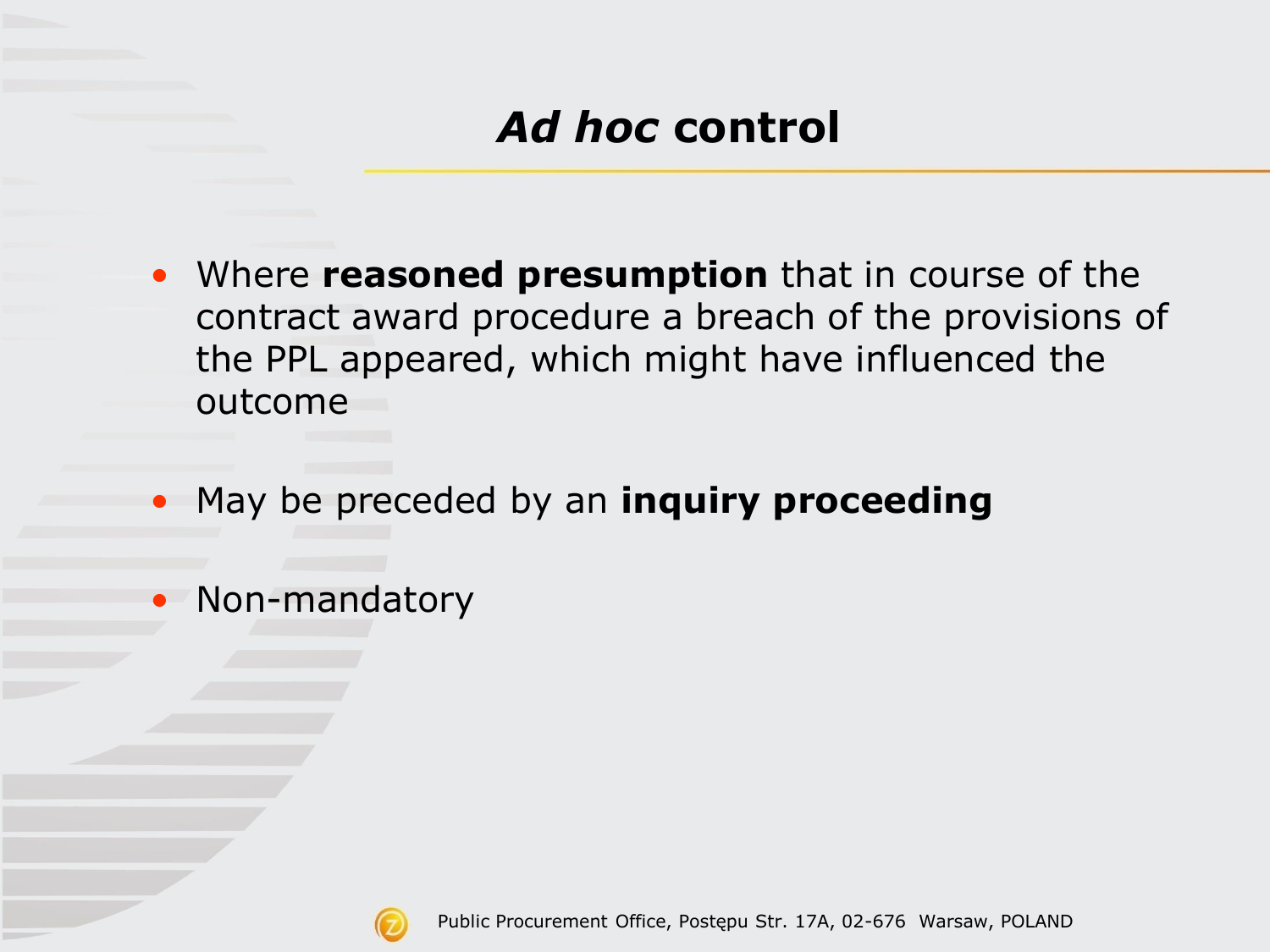## *Ex ante* **control**

mandatory in case of contract award procedures for:

- supplies or services whose estimated value **=/> 10 mln EUR**
- works **=/> 20 mln EUR** and
- co-financed with EU funds

#### on request of managing authority PPO may refrain therefrom

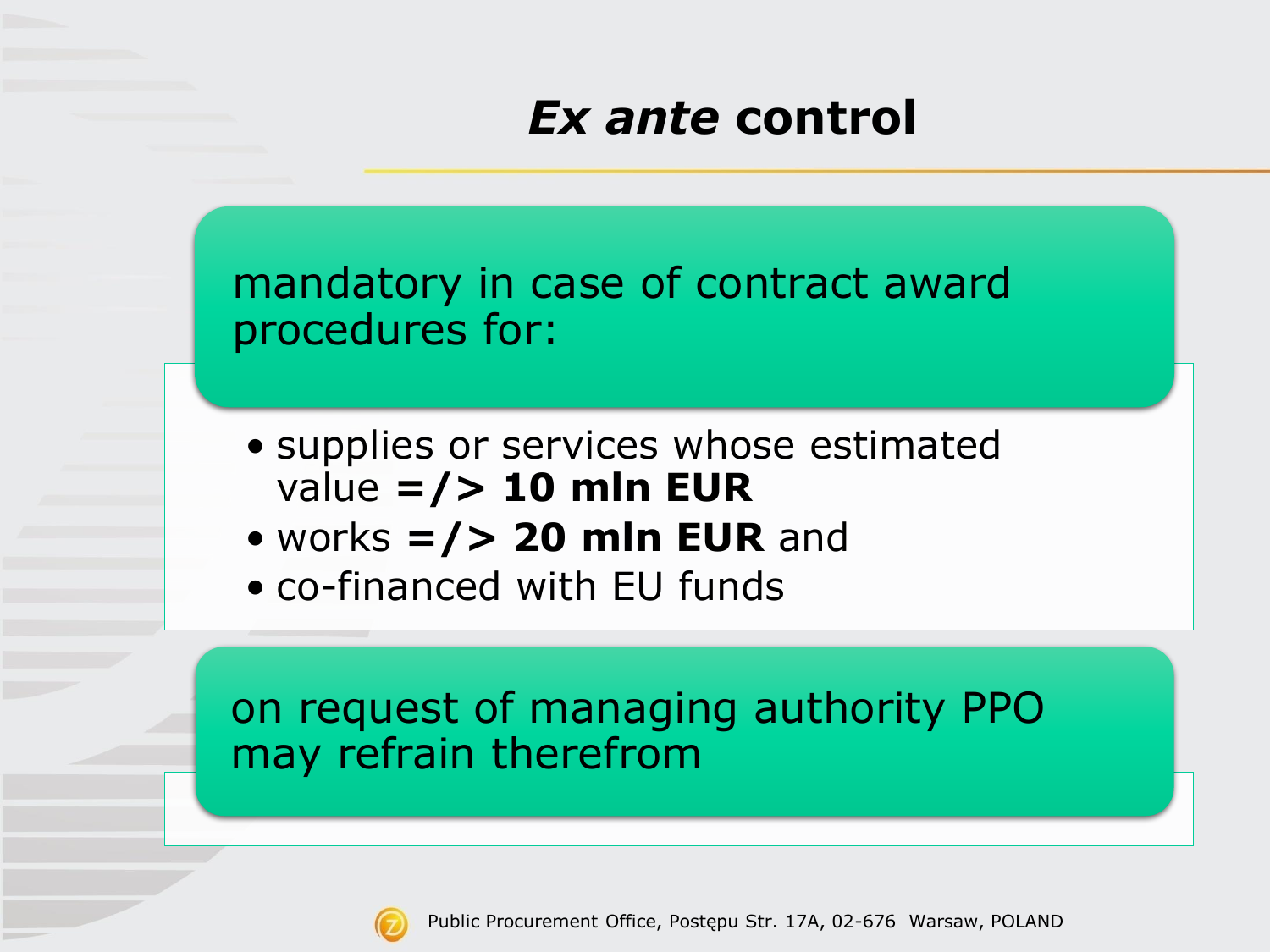### **Results of PPO control**

*ex ante*  **control**:

**Results of**  lack of infringements

formal infringements

infringements which might have influenced the outcome of the procedure

recommendation to remove the infringements

recommendation to cancel the procedure

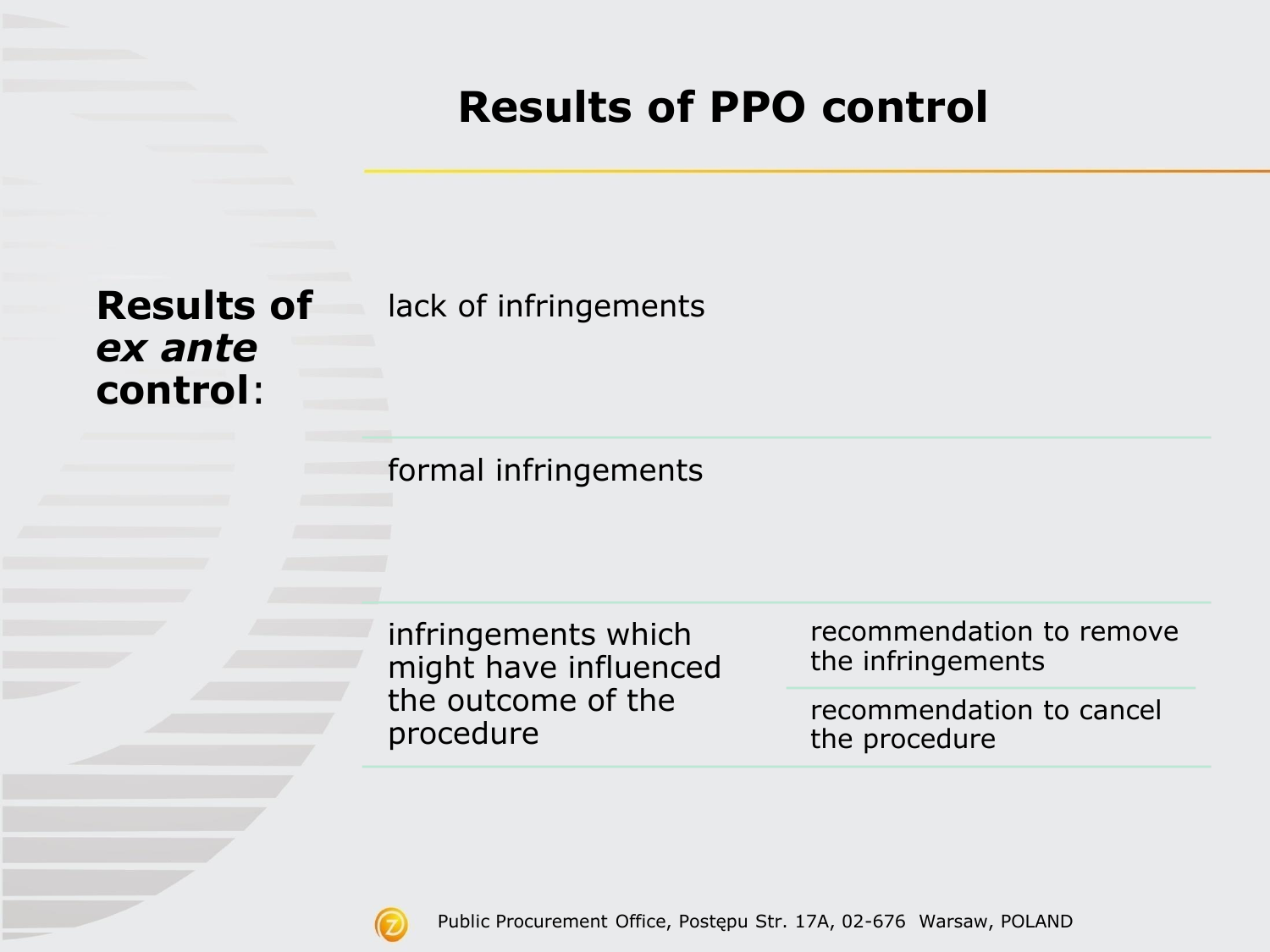#### **Results of PPO control**



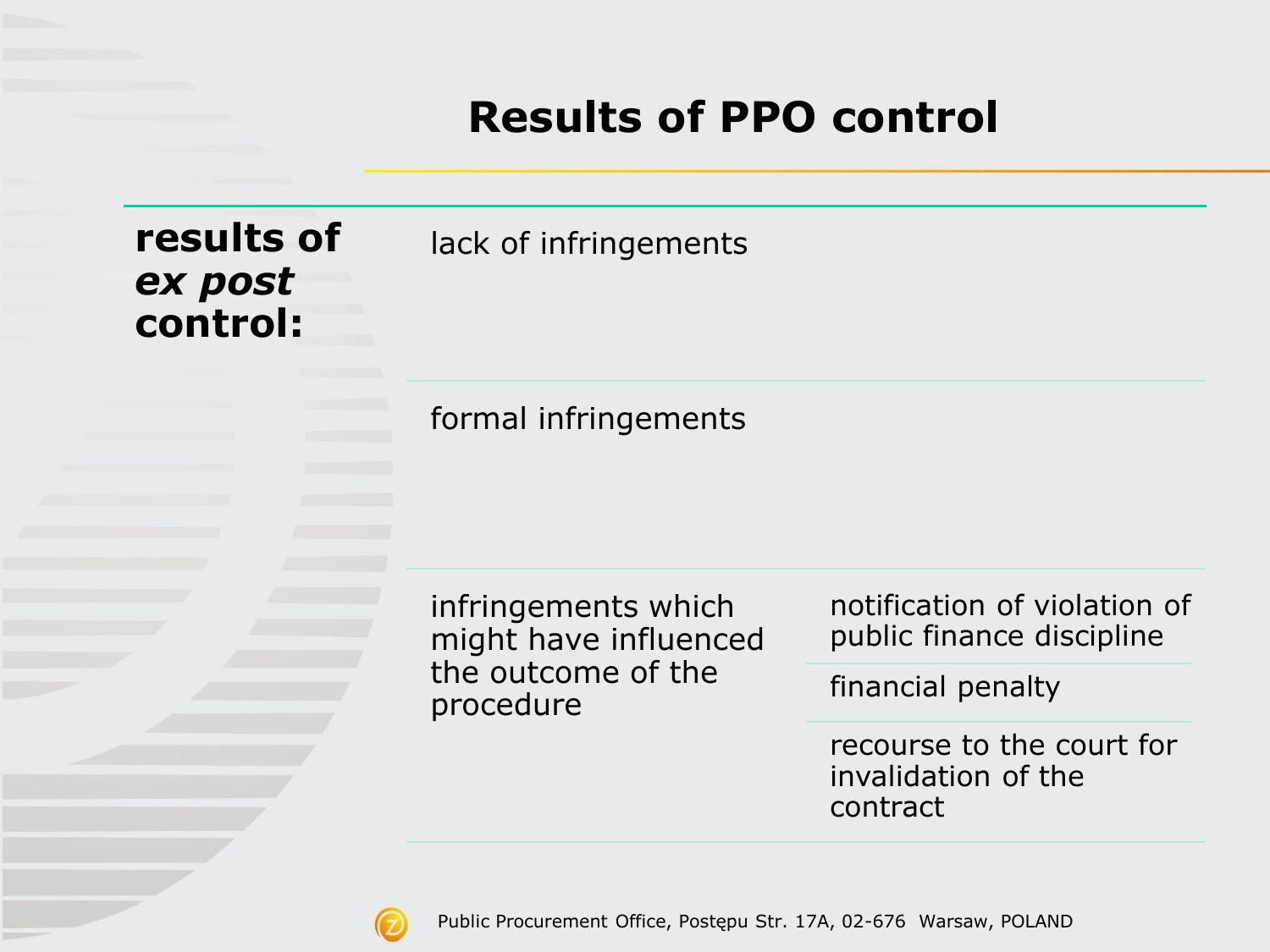## **PPO control in numbers**

- In 2018, the PPO President completed **in total 286** control checks of contract award procedures:
- **218** obligatory ex ante checks
- **68** ad hoc checks

| <b>Ad hoc checks</b>             | <b>Ex-ante checks</b>             |
|----------------------------------|-----------------------------------|
| <b>11</b> procedures without any | <b>129</b> procedures without any |
| infringements                    | infringements                     |
| • 57 procedures with breaches of | • 94 procedures with breaches of  |
| the PPL: 48 infringements        | the PPL: 12 infringements         |
| which might have influenced      | which might have influenced       |
| the outcome of the procedure     | the outcome of the procedure      |

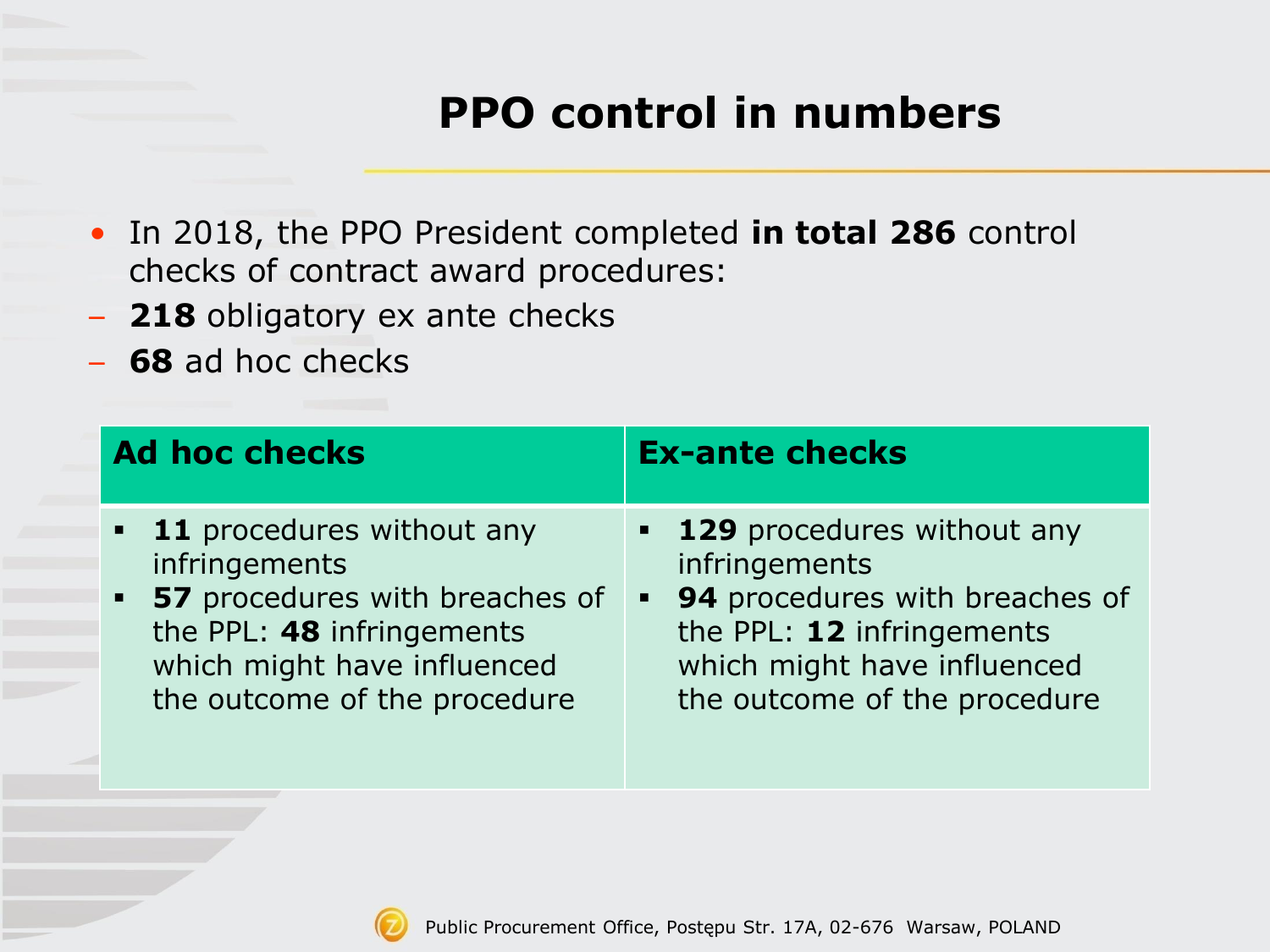# **Main findings**

- **Breaches of the PPL typical for sustainable public procurement identified only in social public procurement.** These are mainly:
	- Incorrect application of reserved contracts incorrect qualification of suppliers eligible to apply for reserved contracts
	- Incorrect evaluation of conditions for participation in the reserved contract in case of consortia
	- Inaccurate description of activities carried out in the course of contract performance which require employment on the basis of employment contract
- Other typical breaches identified in sustainable public procurement procedures appear also in other types of public procurement contracts. These are i.e.:
	- incorrect application of selection criteria
	- incorrect description and application of the award criteria
	- description of the subject-matter of the contract with the effect of favouring or eliminating certain undertakings or products
	- inaccurate description of the subject-matter of the contract

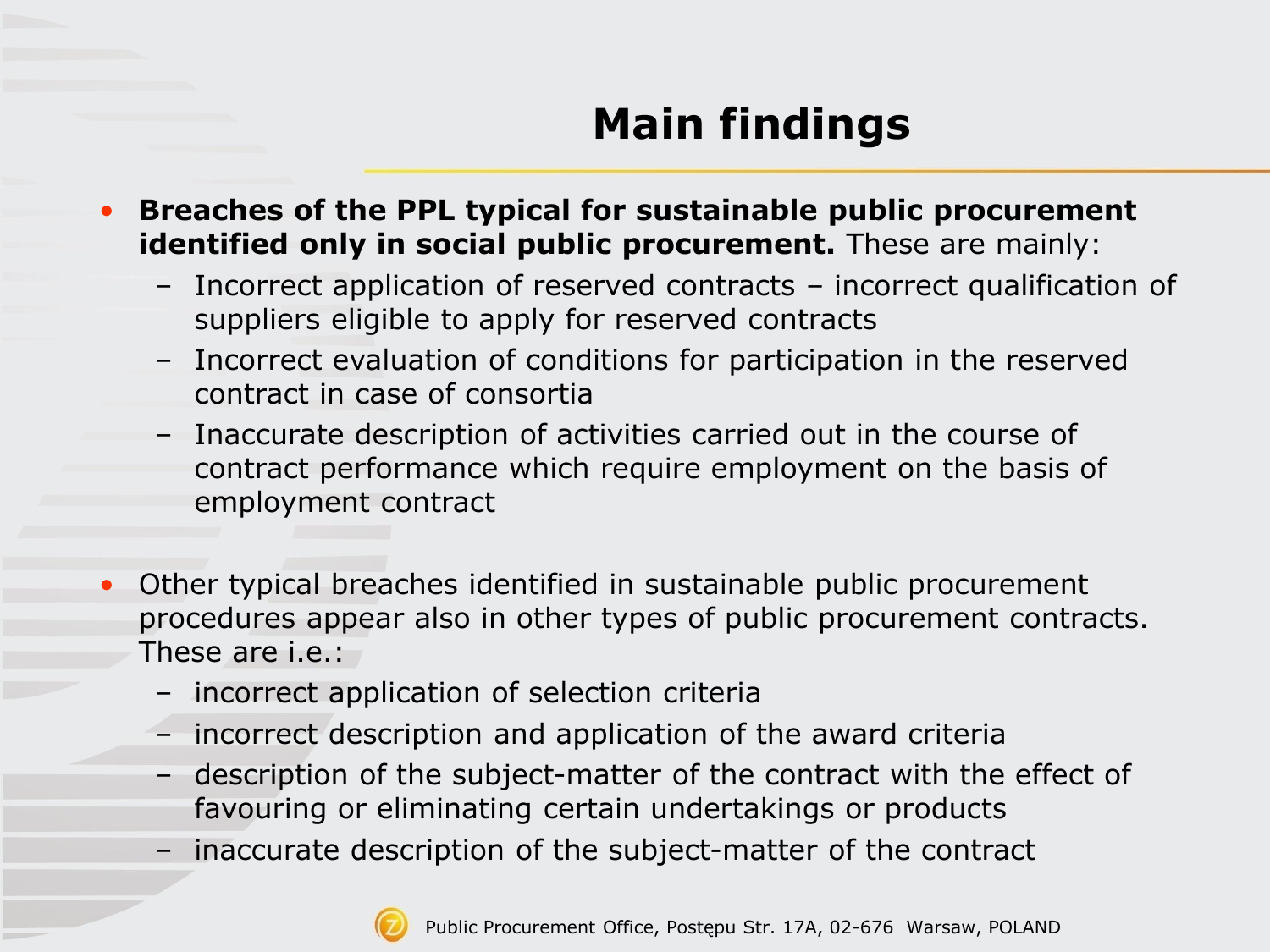## **Report of the Supreme Audit Office**

- **Report of the Supreme Audit Office on application of social clauses in public procurement contracts awarded by public administration (2017)**
- Main findings:
	- government administration units audited by the Supreme Audit Office followed the recommendations of the Council of Ministers and, as a rule, correctly fulfilled their obligations related to the planning, implementation and control of public procurement, in which they applied social clauses;
	- some best practices were identified (Brzeziny, Ministry of Finance);
	- there are also some shortcomings that require correction:
		- not sufficient analysis at the stage of preparation of public procurement procedure in terms of rationality of application of social clause
		- lack of proper supervision over the implementation of contracts in the part concerning social clauses.